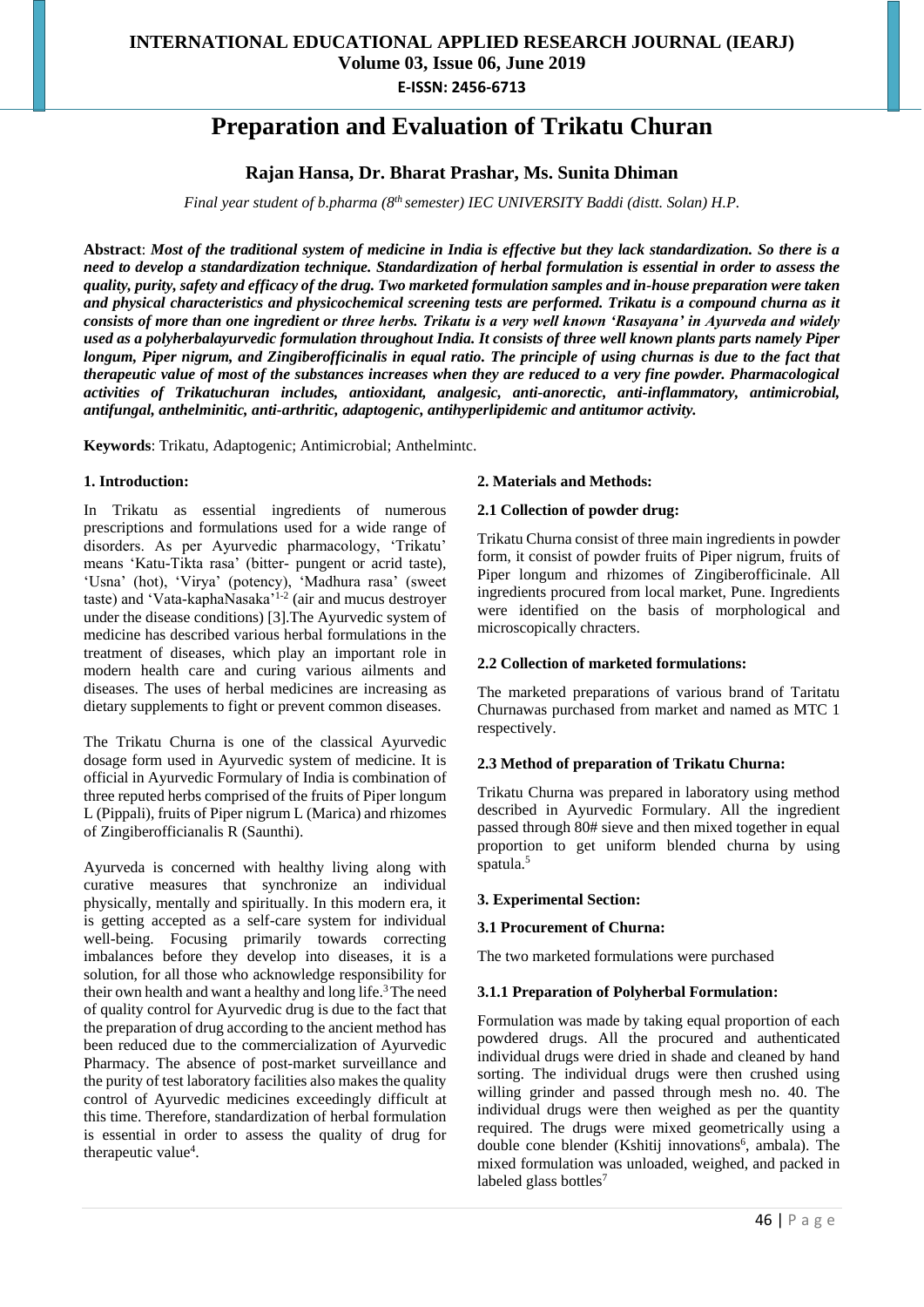#### **3.1.2 Trikatu Churna Formulation:**

**Table 1:** Trikatu Churna Formulation

| S.<br>no. | Other<br>Common<br><b>Name</b> | <b>Botanical</b><br><b>Name</b> | Family                       | Parts       |
|-----------|--------------------------------|---------------------------------|------------------------------|-------------|
|           | Peeper                         | Piper<br>longum L.              | Piperaceae                   | One<br>part |
| 2         | <b>Black</b><br>Pepper         | Maricha                         | Piper nigrum L.              | One<br>part |
| 3         | Dried<br>Ginger                | Sunthi                          | Zingiberofficinale<br>Roscoe | One<br>part |

# **3.2 Organoleptic Characteristics 8-9 :**

Organoleptic evaluation refers to evaluation of formulation by appearance, colour, odour, taste, etc. The organoleptic characters of the preparations were carried out. However, these characteristic are judged subjectively and substitutes or adulterants may closely resemble the genuine material, it is often necessary to substantiate the findings by microscopy and physicochemical analysis

- **i. Color:** Churna was taken into watch glasses and placed against white background in white tube light. It was observed for their color by naked eye.
- **ii. Odour:** Two gram Churna was smelled.
- **iii. Taste:** A pinch of Churna was taken and examined for its taste on taste buds of the tongue.

# **3.3 Evaluation of Physical Parameters**

# **3.1 Determination of pH<sup>10</sup>:**

Placed accurately weighed 1 gm of churna in a 100 ml volumetric flask and made up the volume up to 100 ml with distilled water. The solution was sonicated for about 10 minutes. pH was measured with the help of digital pH meter.

# **3.2. Determination of loss on drying<sup>11</sup>:**

Loss on drying was determined by weighing about 2 gm of the powdered material in previously weighed dried petridish (tarred evaporating dish) and dried in an oven at 105-110 ºC, till two consecutive weights, which do not differ by more than 5mg. The weight after drying was noted and loss on drying was calculated. The percentage was expressed as % w/w with reference to air dried Sample.

# **3.3. Determination of Ash Values**12-13**:**

# **3.3.1 Total Ash Value:**

2 gm of churna was weighed accurately in a previously ignited and tarred silica crucible. The material was then ignited by gradually increasing the heat to 500-600°C until it appeared white indicating absence of carbon. It is then cooled in a dessicator and total ash in mg per gm of air dried material is calculated.

#### **3.3.2 Acid Insoluble Ash Value:**

To the crucible containing total ash, 25 ml of HCl was added and boiled gently for 5minutes, and then about 5 ml of hot water was added and transferred into crucible. The insoluble matter was collected on an ashless lter paper. This was then washed with hot water until filtrate is neutral and the filter paper along with the insoluble matter was transferred into crucible and ignited to constant weight. The residue was then allowed to cool and then weighed.

# **3.3.3 Water Soluble Ash Value:**

5gms of each Trikatu Churna was accurately weighed and placed inside a glass stoppered conical flask. It is then macerated with 100ml of chloroform water for 18 hours. It was then filtered and about 25ml of filtrate was transferred into a china dish and was evaporated to dryness on a water bath. It was then dried to 105°C for 6 hours, cooled and finally weighed and water soluble extractive value was calculated.

# **3.4 Determination of Extractive Values 14-15**

# **3.4.1 Water Soluble Extractive Value:**

5 gm of churna was accurately weighed and placed inside a glass stoppered conical flask. It is then macerated with 100ml of chloroform water for 18 hours. It was then filtered and about 25ml of filtrate was transferred into a china dish and was evaporated to dryness on a water bath. It was then dried to 105° C for 6 hours, cooled and finally weighed.

# **3.4.2 Alcohol Soluble Extractive Values:**

Ethanol was used as solvent in place of chloroform water and remaining procedure was the same as that of water soluble extractive value.

# **4. Determination of Physical Characteristics:**

# **4.1. Bulk Density<sup>16</sup>:**

Bulk or fluff density is the ratio of given mass of powder and its bulk volume. It is determined by transferring an accurately weighed amount of powder sample to the graduated cylinder with the aid of a funnel. The initial volume was noted as untapped or poured volume. The ratio of weight of the volume it occupied was calculated.

Bulk Density =  $(W/V0)$  gm/ml

Where,  $W =$  mass of the powder,  $V0 =$  untapped volume

# **4.2. Tapped Density<sup>17</sup>:**

It is measured by transferring a known quantity (25 gm) of powder into a graduated cylinder and tapping it for a specific number of times. The initial volume was noted. The graduated cylinder was tapped continuously for a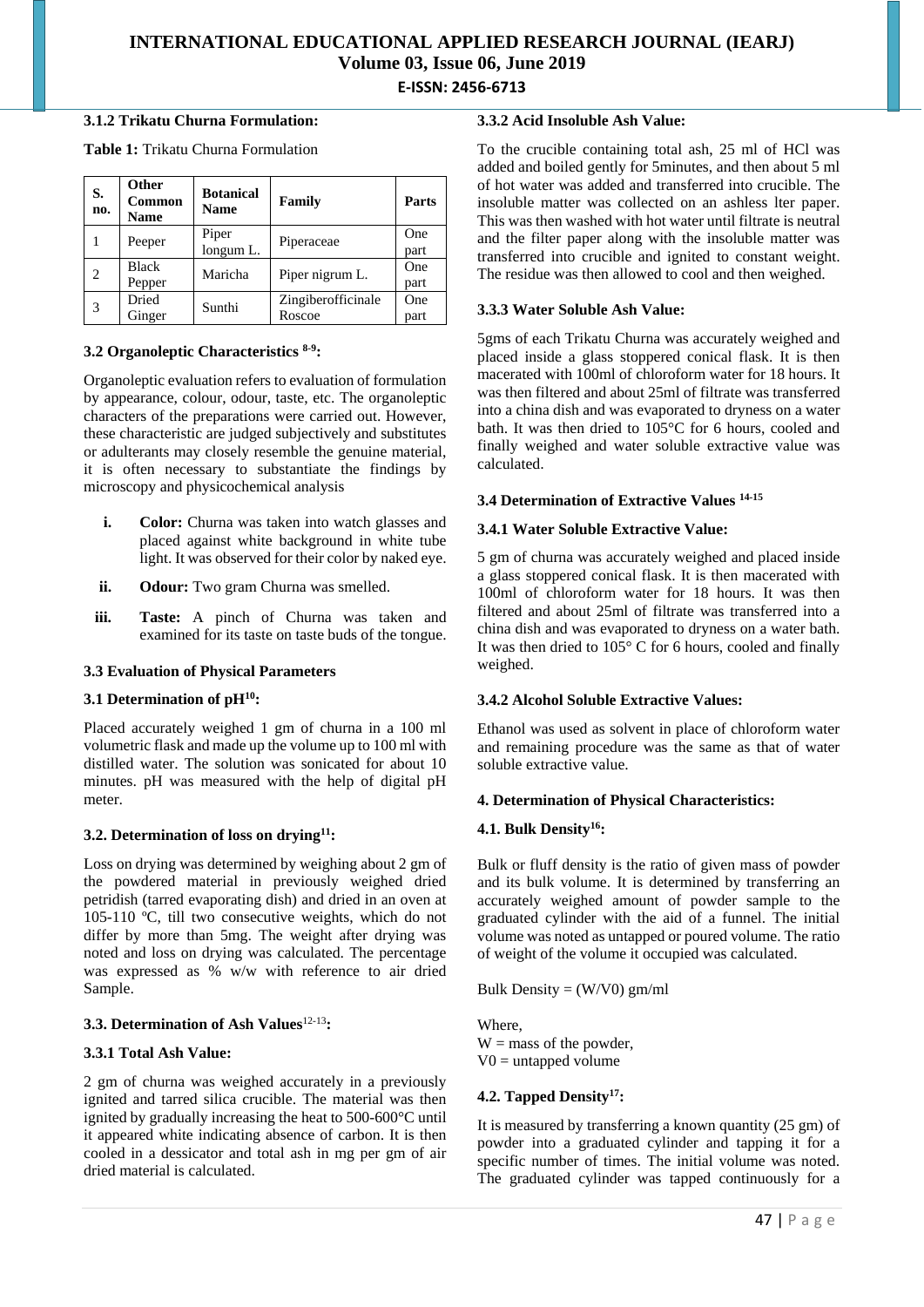period of 10-15 min. The density can be determined as the ratio of mass of the powder to the tapped volume.

Tapped Volume  $=$  (w/vf) gm/ml,

Where,

 $W =$  mass of the powder  $Vf =$  tapped volume.

# **4.3. Angle of Repose<sup>18</sup>:**

Angle of Repose has been used as indirect methods of quantifying powder flowability because of its relationship with inter particle cohesion <sup>16</sup>. The internal angle between the surface of the pile of powder and the horizontal surface is known as the angle of repose. The powder is passed through funnel fixed to a burette at a height of 4 cm. A graph paper is placed below the funnel on the table. The height and the radius of the pile were measured. Angle of repose of the powder was calculated using the formula

Angle of Repose=  $tan-1(h/r)$ 

Where, h=height of the pile  $r =$  radius of the pile

Table 2: Angle of Repose I.P limits<sup>19</sup>

| S. No. | <b>Angle of Repose</b> | <b>Powder flow</b> |
|--------|------------------------|--------------------|
|        |                        | Excellent          |
|        | $25 - 30$              | Good               |
|        | $30-40$                | Passable           |
|        | >40                    | Very Poor          |

# **4.4. Hausner Ratio20-21:**

It is related to inter particle friction and as such can be used to predict the powder flow properties. Powders with low interparticle friction such as coarse spheres have a ratio of approximately 1.2, whereas more cohesive, less flowable powders such as flakes have a Hausner ratio greater than 1.6.

Hausner ratio is  $= Df / Do$ .

Where,  $Df = Tapped density$   $Do = Bulk density$ .

Table 3: Hausners ratio limits<sup>21</sup>

| S. No         | <b>Hausner's Ratio</b> | <b>I.P Limits value</b> |
|---------------|------------------------|-------------------------|
|               | Excellent              | $1.00 - 1.11$           |
| $\mathcal{D}$ | Good                   | $1.1 - 1.18$            |
| $\mathcal{R}$ | Fair                   | $1.19 - 1.25$           |
|               | Possible               | $1.26 - 1.34$           |
| 5             | Very poor              | $1.35 - 1.45$           |
|               | Very very poor         | >1.60                   |

#### **4.5 Carr's Index 22-23**

Another indirect method of measuring the powder flow from bulk density is Carr's index.

Carr's index = % compressibility =  $(Df-Do/Do) \times 100$ 

Where,  $Df = Tapped density$  $Do =$  Bulk density.

Table 4: Carr's Index I.P limits<sup>23</sup>

| S. No.            | Carr's Index | <b>IP Limits value</b> |
|-------------------|--------------|------------------------|
|                   | Excellent    | <10                    |
|                   | Good         | $11 - 15$              |
| $\mathbf{\Omega}$ | Fair         | $16 - 20$              |
|                   | Possible     | $21 - 25$              |
|                   | Poor         | $26 - 31$              |
|                   | Very poor    | $32 - 37$              |

#### **5. Result and Discussions:**

In house Trikatu Churna formulation was prepared by the method mentioned in Ayurvedic formulary and also collected marketed TrikatuChurna formulation were set for standardization or quality control parameters. So the quality control parameters required as per standard references were performed in comparison with the marketed sample was discussed.

#### **5.1 Orgnoleptic characteristics:**

The Trikatu Churna formulations were studied for organoleptic characteristic like the appearance, colour, taste and odour. The results are as follows.

**Table 5:** Organoleptic Characters

| S. No. | <b>Trikatu Formulation</b> | Appearance                      | Color        | Odour   | <b>Taste</b>           |
|--------|----------------------------|---------------------------------|--------------|---------|------------------------|
|        | Marketed 2 Churna          | Fine powder with smooth texture | Buff brown   | Pungent | Astringent and Sour 3. |
| ـ ت    | In-House Churna            | Fine powder with smooth texture | Slight brown | Pungent | Bitter after taste     |

#### **5.2 Physico-chemical properties:**

All the TrikatuChurnawere studied for their physicochemical parameters mentioned as follows.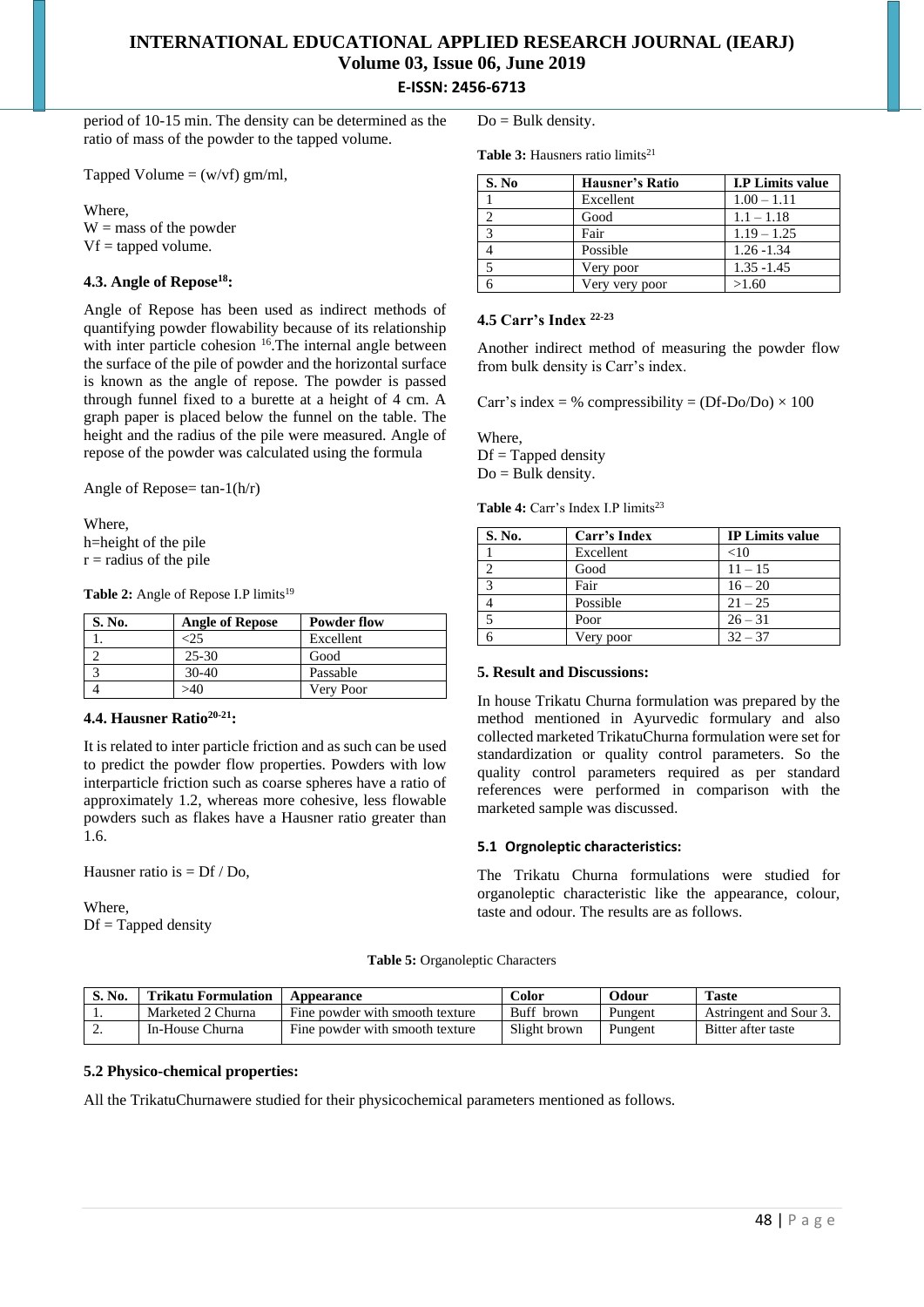**Table 6:** Physico-chemical properties of drugs

| Sr.No. | Physico-Chemical Parameter | Marketed 2 Churna | In-House Churna |
|--------|----------------------------|-------------------|-----------------|
| -1.    | pH                         | 5.9               | 6.2             |
| 2.     | Total ash                  | 3.8               | 3.5             |
|        | Acid insoluble ash         | 9.،               | 1.5             |
| 4.     | Water soluble ash          | 2.1               | 2.2             |
|        | Water soluble extractive   | $0.15$ gm         | $0.80$ gm       |
| -6.    | Alcohol soluble extractive | $0.56$ gm         | $1.30$ gm       |
|        | <b>LOD</b>                 | $2.6070$ gm/cm3   | $0.6118$ cm3    |

#### **5.3 Physical properties:**

**Table 7:** Physical characteristics

| S. No. | <b>Physical Parameters</b> | <b>Marketed Churna</b> | <b>In-House Churna</b> |
|--------|----------------------------|------------------------|------------------------|
|        | Tapped density             | $0.645$ gm/cm3         | $1.111$ gm/cm3         |
|        | Bulk density               | $0.434$ gm/cm3         | $0.769$ gm/cm          |
|        | Angle of repose            | $45^\circ$             | $45^\circ$             |
|        | Houser's ratio             | $0.673$ gm/cm3         | $0.692$ gm/cm          |
|        | Carr's Index               | 48.61                  | 44.47                  |

#### **6. Conclusion:**

Trikatu Churna was found to possess higher the rate of phytoconstituents and promising, sinusitis, Athma, Rhinitis, tonsillitis & antibacterial activity. It is also confirmed that, these spicy products triggers natural immune system to fight against enteric bacterial infection This study would provide the preliminary scientific evidence for ethno-botanical and traditional use of this Churna for prevention of enteric bacterial infections. The developed thin layer Chromatography method for estimation of Piper longum, p.nigrum & Zingiberofficianalis from Trikatu Churna could be used as a valuable Analytical tool in the routine analysis, to check the Batch to batch variation. Ayurvedic medicine Tikatu Churna has been standardized by intervention of modern scientific quality control measures in the traditional formulation described in classical texts. Pharmacognostic characters established for the raw materials could be employed as quality control standards for evaluating its identity and can be used for routine analysis. Purity and potency of the materials and formulations following the procedure given could be performed in quality control and assurance of pharmaceuticals.

#### **References:**

- 1. PK Mukherjee; A Wahile; J Ethnophannacol., 2006, 103, 25-35.
- 2. PK Mukherjee, Clin. Res. Reg. Affairs, 2003, 20, 249- 264.
- 3. T Kumar; KS Chandrashekar; DK Tripathi; K Nagori; S Pure; S Agrawal; TJ Ansari; J. Chem. Pharm. Res., 2011, 3(3), 742-749.
- 4. Chamundeeswari D, P. Kanimozhi, Vasanthkumar, C.Umamaheswara Reddy, Sri Ramachandra Journal of Medicine, Nov. 2007, 39-43.
- 5. Dasgupta P; Amartya De; International Journal of Research in Pharmaceutical and Biomedical Sciences, 2012, 3 (2), 734-741.
- 6. SK Panda; S Das; M Behera; B Tripathi; D Pati; Der Pharmacia Lettre, 2012, 4 (1), 205-216.
- 7. DH Tambekar; S. B. Dahikar; Int J Pharm PharmSci, 2004, 2 (4), 176-179
- 8. M Thakur; P Porwal; P Pal; K Shukla; SC Mahajan; Int. J. Of Pharm. & Life Sci. 2012, 3(12), 2254-2258.
- 9. BU Reddy; Y.N. Seetharam; Pharmacologyonline, 2009, 3: 489-495.
- 10. PR Malvankar; International Journal of Pharma and Bio Sciences, 2012, 3(2), 374-378.
- 11. The Ayurvedic Formulary of India, 2nd Ed, Government of India, Ministry of Health and Family Welfare, New Delhi, 2003;113
- 12. B Patgiri; H Soni; S Bhatt; Journal of Pharmacognosy and Phytochemistry, 2014; 2 (5): 126-130
- 13. Indian pharmacopoeia. Controller of Publications 1996, 1: 514 – 517.
- 14. Harborne, J.B. (1998), Phytochemical Methods. A guide to modern techniques of plant analysis, 3rd Edn., Chapman and Hall, London, 235.
- 15. Iqbal, Z., Lateef, M., Akhtar, M. S., Ghayur, M, N. and Gilani, A.H. (2006). In vivo anthelmintic activity of ginger against gastrointestinal nematodes of sheep. J. Ethnopharmacol, 30, 106(2), 285-287.
- 16. Kokate, C.K.; Chaudhari, G.N. and Nimbkar, A.Y. (1980). Search for anthelmintics of plant origin: activities of volatile principles of Acoruscalamus and Piper longum against Ascarislumbricoides,. Asian